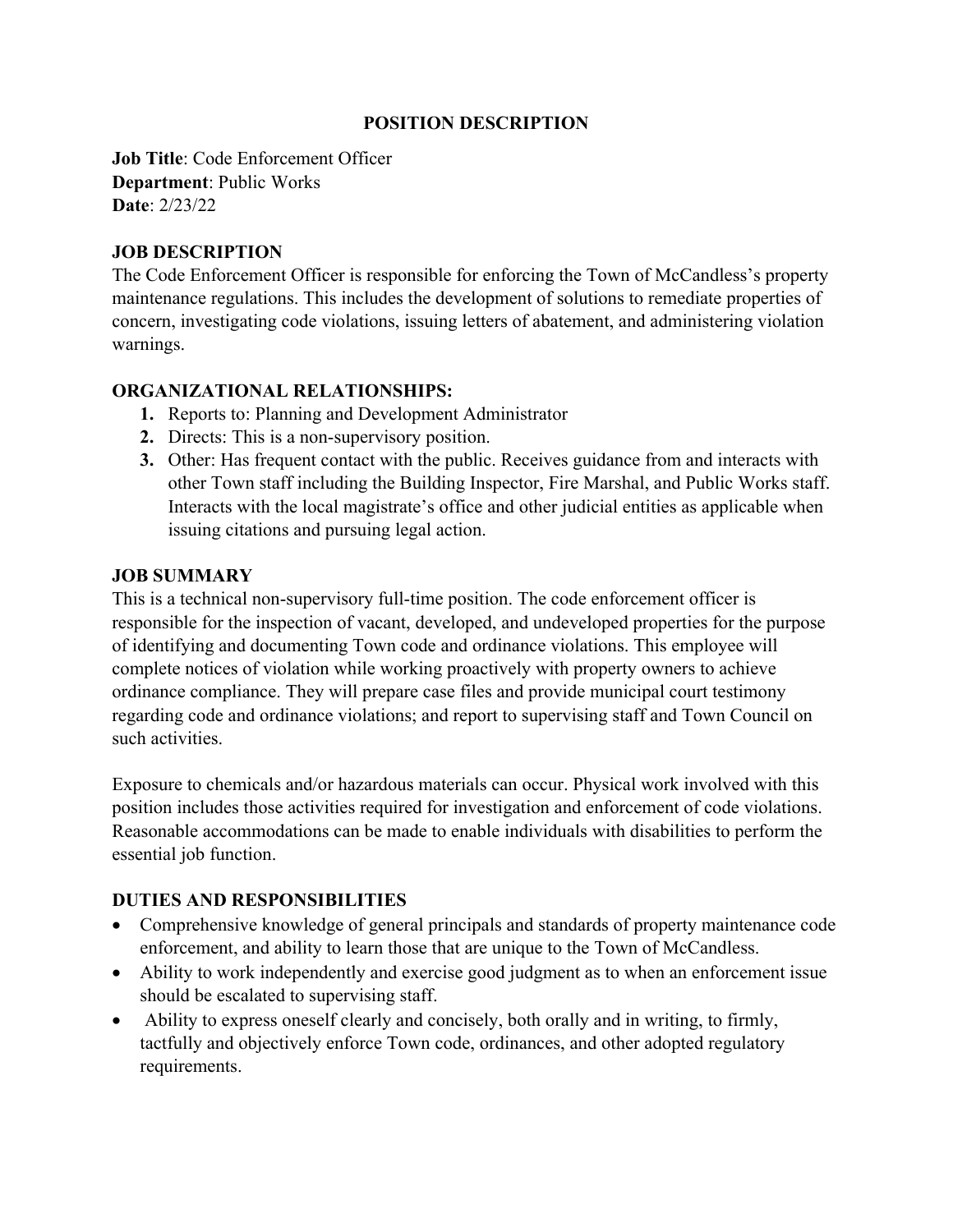- Ability to prepare reports or business correspondence and maintain related records while establishing effective working relationships with fellow employees, contractors, property owners, officials and the general public.
- Ability to learn and utilize computer and tablet-based permitting/project management systems.
- Ability to learn on the job and use the environment, tools, and training available in the workplace to develop additional abilities.

# **EXAMPLES OF DUTIES**

The Code Enforcement Officer is responsible for ensuring that all property maintenance and safety laws including Town codes, ordinances and rules are enforced. The Code Enforcement Officer must be capable of working independently and self-managing time in order to meet productivity goals. The specific duties include:

- **1.** Public nuisance abatement: Perform regular property inspections throughout the Town, both self-directed and in response to resident complaints. Initiate enforcement actions for violations of property maintenance, public nuisance codes, and ordinances. Perform followup inspections to ensure compliance. Secure clean-up services for properties whose owners are non-responsive and ensure that clean-up notices are sent, and liens filed.
- **2.** Substandard building abatement: Identify vacant and substandard buildings. Ensure that vacant buildings are secure in order to prevent them becoming attractive nuisances. Initiate condemnation demolition of substandard structures, including maintenance of all necessary records. In cases of Town initiated demolition, the code enforcement officer will work with the Finance Department to ensure that property owners are billed and/or property liens filed.
- **3.** Court testimony and legal action: Prepare case files and file citations for matters that must be referred to court. Provide testimony regarding violations that have been taken to court for resolution.
- **4.** Performance reporting: Produce summary reports for supervising staff and Town Council on new, pending, and resolved code enforcement matters on a monthly basis or as otherwise directed.
- **5.** Building code enforcement: Serve as a back-up for the Building Official on residential building code inspections when the Building Official is unavailable.
- **6.** Zoning violations: Assist with enforcement actions relating to zoning violations at the direction of the Planning and Development Administrator/Zoning Officer.

## **QUALIFICATIONS**

Prior experience with code enforcement and public nuisance abatement preferred. Additional education and training may be accepted in lieu of experience. Residential building inspection or other related building inspection certifications strongly preferred. If hired without the applicable inspection certifications, the applicant will be required to earn them within one (1) year of employment.